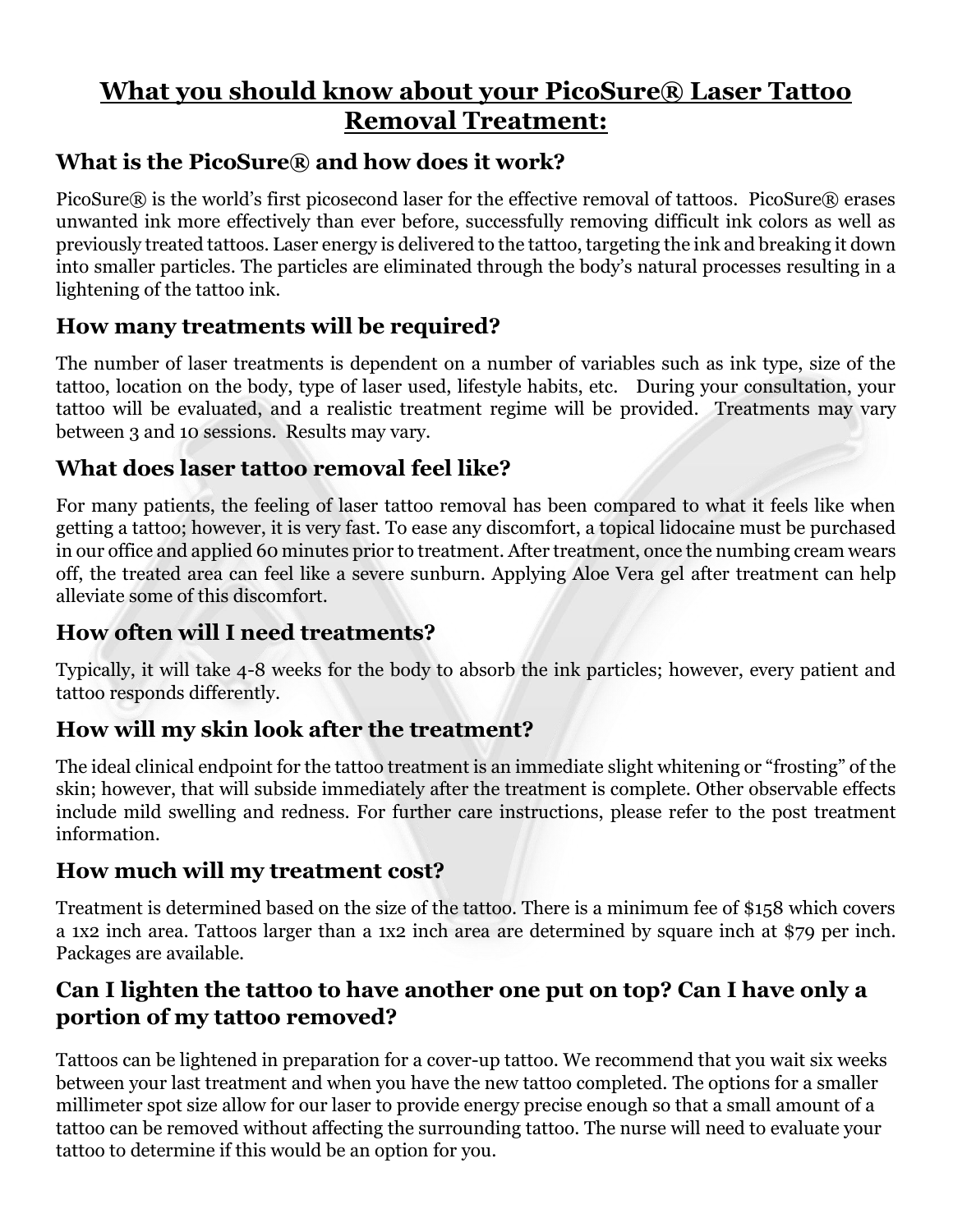#### **Pre-Treatment Instructions:**

No sun exposure, tanning beds and sunless tanning cream for 4 weeks prior to treatment.

Use a broad-spectrum UVA/UVB sunscreen with an SPF of 30 or higher. Apply to the area to be treated every 2 hours when exposed to the sun.

Apply your numbing cream 60 minutes prior to your scheduled treatment and wrap with an occlusive dressing (such as saranwrap). This cream may be purchased in our office.

Clean shave the night before or morning of treatment if there is any hair present around or on the area of the tattoo.

#### **Post-Treatment Instructions:**

After your treatment, and before you leave our office, the treated area will be cleansed and dressed with a bandage or non-stick pad. This dressing should not be removed and the area should not get wet for 24 hours after treatment. The following post treatment care instructions should be followed after the 24 hour period:

Cleanse the treated area at least once daily with water and mild soap, then pat the area dry.

After cleansing and while skin is still moist, apply a thin layer of Aloe Vera gel to the treated tattoo.

If desired, apply a non-stick pad over the tattoo until it is healed. Approximately 2 days.

Do not rub or scratch the treated area.

If crusting/scabbing occurs, do not shave or pick the area. Apply triple antibiotic ointment to the treated area 2-3 times a day. Keep the area moist and let the crusting/scabbing resolve on its own.

Discomfort may be relieved by cold gel packs and/or an over the counter pain reliever, such as acetaminophen (Tylenol®).

Avoid contact sports or any other activity that could cause injury to the treated area.

Avoid exercise, swimming, soaking or using hot tubes/whirlpools until the skin heals (about 48 hours post treatment).

Call our office if there is any indication of infection (redness, tenderness or pus).

Avoid sun exposure to the treated area for 4 weeks. Use a broad-spectrum UVA/UVB sunscreen with an SPF of 30 or higher. Apply to the treated area every 2 hours when exposed to the sun.

If blistering occurs, keep the area moist by applying triple antibiotic ointment 3 times per day per recommendation of the physician.

**\*Following the recommended post treatment protocol will likely improve the results and reduce the chance of small adverse events. Failure to comply may result in or increase the chance of complications such as: hyper or hypopigmentation, etc.**